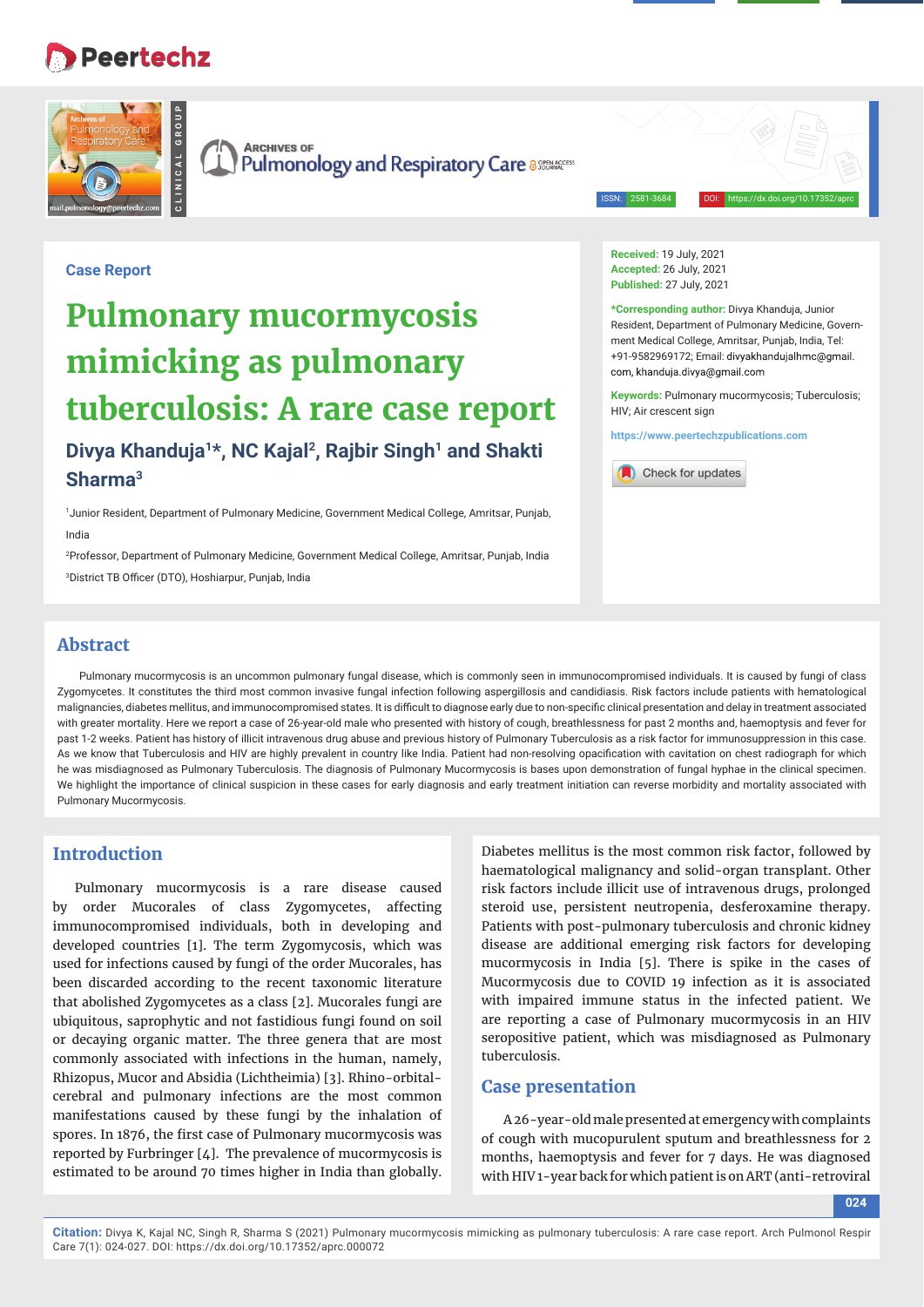https://www.peertechz.com/journals/archives-of-pulmonology-and-respiratory-care

therapy) as patient has past history of intravenous drug abuse (heroin addict) 1year back for the duration of 9 months. He was treated for pulmonary tuberculosis thrice in past 3 years. He gave history of smoking for 4-5 years, alcoholic for 5 years. He was taking anti-tubercular treatment (Rifampicin, Isoniazid, Ethambutol, Pyrazinamide) for Pulmonary tuberculosis on clinico-radiological basis for last 10 days.

On examination, patient was emaciated. He was slight dyspnoeic without the use of accessory muscles, with a blood pressure of 120/70 mmHg, pulse rate of 94/min, respiratory rate of 26/min, and saturation of 92% on room air. On general physical examination, clubbing was present. On auscultation, bilateral bronchial breath sounds present on interscapular and infra-scapular areas increase vocal fremitus bilaterally.

Laboratory findings revealed haemoglobin of 12g/dl, white blood count of 6,400, ESR-71, RBS-110mg/dl, serum bilirubin-0.5, SGOT-45, SGPT-38, TSP-6.4, DSP-3.7, serum creatinine-0.8. His sputum for AFB on Ziehl-Neelson staining and gram stain and culture were negative. Induced sputum for fungus revealed fungal hyphae on KOH mount. Sputum for CBNAAT (Xpert MTB/RIF) showed MTB not detected. The nasopharyngeal swab sent for Covid 19 RTPCR testing was negative. Serology of HBsAg and HCV were negative.

Chest radiograph (Figure 1) showed bilateral heterogenous opacities on upper and middle zones bilaterally. Computed tomography (Figure 2) revealed multifocal areas of cavitation involving bilateral upper and lower lobes of lungs. Fungal balls in bilateral upper lobe cavities showing air crescent sign.

Owing to the unaffordability of patient, the patient denied for Bronchoscopy which was advised to him. Transthoracic needle aspiration from left-sided cavitary lesion was done, and aspirated sample sent for AFB smear, gram stain and culture, malignant cells and fungal smear examination. Aspirate was found to be negative for AFB and malignant cells. On KOH mount (Figure 3) we found broad aseptate thin-walled fungal hyphae with right angle branching, Rhizopus genus was found. Patient was started on intravenous Amphotericin-B at the dose



middle zones of both sides.



**Figure 2:** CECT Chest showed multifocal areas of cavitation involving bilateral upper and lower lobes of lungs. Fungal balls in bilateral upper lobe cavities showing air crescent sign.



**Figure 3:** KOH mount showed broad aseptate thin-walled fungal hyphae with right angle branching, found to be genus Rhizopus.

of 5mg/kg/day, patient was referred to cardiothoracic surgery department for further planned left sided upper lobectomy of patient.

### **Discussion**

Mucormycosis is an opportunistic, angio-invasive fungal infection, affecting immunocompromised individuals. It is a rapidly progressive infection associated with high morbidity and mortality. In recent years, it has been observed that the epidemiology of mucormycosis is being changing as incidence has raised with new causative agents and changing susceptible population. It is very high in Asian countries as compared globally. Though diabetes mellitus is most common risk factor found in Asia as well as globally, post-tuberculosis and chronic renal failure are new risk groups emerging in developing countries. The rhino-orbital-cerebral form of mucormycosis is most commonly associated with diabetes mellitus, whereas, pulmonary mucormycosis seen in patients with haematological Figure 1: CXR PA view showed bilateral heterogenous opacities on upper and malignancy and transplant recipients [6]. Other risk factors

**025**

**Citation:** Divya K, Kajal NC, Singh R, Sharma S (2021) Pulmonary mucormycosis mimicking as pulmonary tuberculosis: A rare case report. Arch Pulmonol Respir Care 7(1): 024-027. DOI: https://dx.doi.org/10.17352/aprc.000072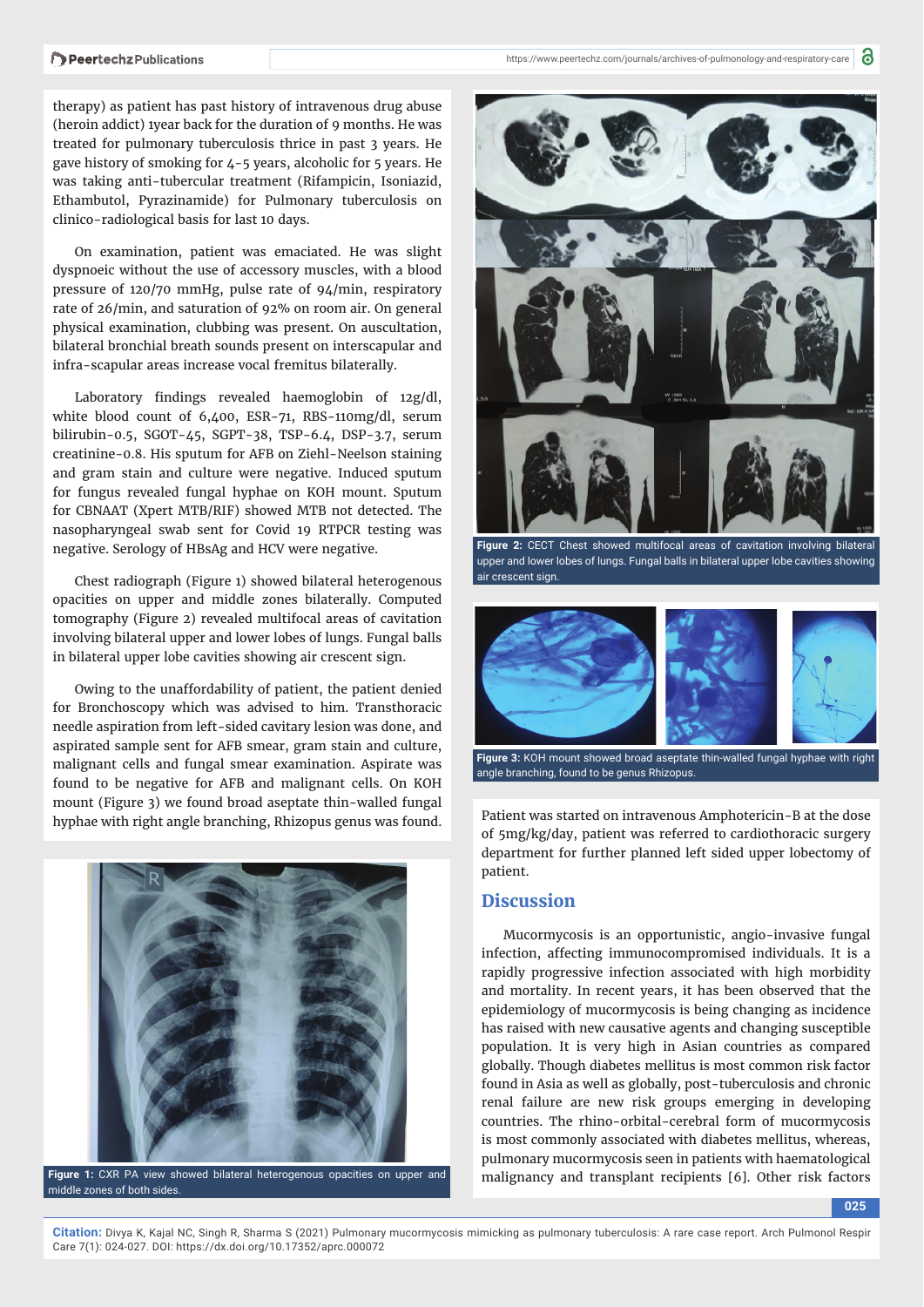include illicit use of intravenous drugs, prolonged steroid use, persistent neutropenia, desferoxamine therapy. In India, Postcovid mucormycosis cases have also been reported due to the ongoing pandemic [7]. The prevalence of mucormycosis is estimated to be around 70 times higher in India than globally, which were estimated to be at 0.02 to 9.5 cases (with a median of 0.2 cases) per 100,000 persons [5,6]. Patients with postpulmonary tuberculosis and chronic kidney disease are the emerging risk factor for developing mucormycosis in this country [5].

In our case, HIV seropositive due to illicit use of intravenous drug abuse (heroin addiction) is risk factor associated with the development of Pulmonary Mucormycosis. Moreover, HIV infection favoured a misleading diagnosis of other opportunistic infection such as Tuberculosis, aspergillosis, etc.

The clinical presentations of mucormycosis are classified on the basis of anatomic localisation, such as rhino-orbitalcerebral (ROCM), pulmonary, gastrointestinal, cutaneous, renal, and disseminated mucormycosis [8]. The ROCM type is the most common form of the disease in India, followed by the pulmonary and cutaneous types [9]; however, the pulmonary mucormycosis is the most common clinical presentation in developed countries [10]. Rhizopus arrhizus is the most common cause of mucormycosis in India, other agents like Rhizopus microsporus, Rhizopus homothallicus, and Apophysomyces variabilis are rising [6].

Pulmonary mucormycosis is the rapidly progressive infection that occur after inhalation of spores into respiratory tract or by hematogenous or lymphatic spread [11]. It may present with nonspecific symptoms like cough, dyspnoea, chest pain, and fever [11]. Most patients present with fever and haemoptysis which can be massive sometimes. Haemoptysis results from angioinvasion which results in infarction and necrosis of the tissue, can leads to cavitation and haemoptysis, if major vessel gets involved it may be fatal [12].

The diagnosis of mucormycosis is made by histopathology and direct microscopy along with culture of the respective clinical specimens [13]. On histopathological examination, mucormycosis species appear as broad, nonseptate hyphae with right angle branching. Patient suspected of Pulmonary mucormycosis should be differentiated from aspergillosis as on histopathological examination Aspergillus shows regular, septate hyphae with acute angle branching [14].

Radiologically, the appearance of pulmonary mucormycosis is non-specific. Chest radiograph is abnormal in  $>80\%$  of patients [15]. Most common radiographic finding include lobar and segmental consolidation, in some patients it can be multi-lobar in distribution. Other findings include groundglass lesions generally progress to consolidation, multiple pulmonary nodule or masses which may have ground-glass halo (halo sign), which may progress to reverse halo sign with central necrosis, rarely cavity formation, and the aircrescent sign. As the fungus is angio-invasive, it causes the vascular findings like pulmonary artery pseudoaneurysms, and abrupt termination of pulmonary artery branch appearing as

vascular cut-off sign. It can spread to pleura, chest wall and mediastinum causing lymphadenopathy, surgical emphysema and pleural thickening or effusion. Cavitation is seen in 40% of cases, but the air-crescent sign is rarely seen [16]. The presence of the air-crescent sign is an ominous sign, thus surgical management should not be delayed. High-resolution CT chest is used to determine the extent of disease with high sensitivity in Pulmonary mucormycosis.

In pulmonary mucormycosis, early diagnosis is important for the patient's survival due to rapid clinical course of progression and angio-invasive nature of the disease. For the definitive diagnosis, hyphae of the fungus should be identified in the appropriate clinical specimen. The diagnostic techniques include percutaneous needle biopsy, open lung biopsy and pleural fluid culture. Fiberoptic bronchoscopy is a useful diagnostic method, and an adequate bronchoalveolar lavage specimen provides enough diagnostic material to form a cytological diagnosis [17]. Clinical presentation of Pulmonary mucormycosis is non-specific, thus it should be differentiated from other bacterial, viral and fungal pulmonary infections. Most importantly, Pulmonary mucormycosis should be differentiated from Invasive aspergillosis so that appropriate treatment should be given for patient's survival [16].

Treatment of pulmonary mucormycosis include medical treatment with the recommended antifungal therapy and extensive surgical debridement [18]. Surgical resection of the infected parenchyma should be considered an early intervention to improve survival, due to the limited penetration of antifungal to the affected necrotic tissues, that accompanies this infection. The recommended antifungal agent is liposomal amphotericin B, subsequently, posaconazole and isavuconazole are prescribed [19].

The major drawbacks in managing mucormycosis in India are a gap in treatment protocol and the financial constraints of patients that they cannot afford liposomal amphotericin B. Pulmonary Mucormycosis is a relatively uncommon disease in comparison with Pulmonary Tuberculosis which is highly prevalent disease in India especially in Patient Living with HIV Infection (PLHIV). Another drawback is over-reliance in chest radiograph for diagnosis of Pulmonary Tuberculosis. A high level of clinical suspicion is important in any patient, in the presence of appropriate clinical setting and a nonresolving pulmonary opacity with cavitation for considering invasive fungal infection as differential diagnosis in immunocompromised patients.

# **Conclusion**

Mucormycosis is an opportunistic life-threatening infection mostly occurring in the immunocompromised host. Pulmonary mucormycosis should be suspected in immunocompromised patient like HIV infection in country like India, particularly when they present with non-resolving pulmonary opacification with cavitation despite being on anti-tubercular therapy and when patient was already been treated with anti-tubercular therapy for Pulmonary tuberculosis. High clinical suspicion is required for early diagnosis of patient. Early diagnosis and

**026**